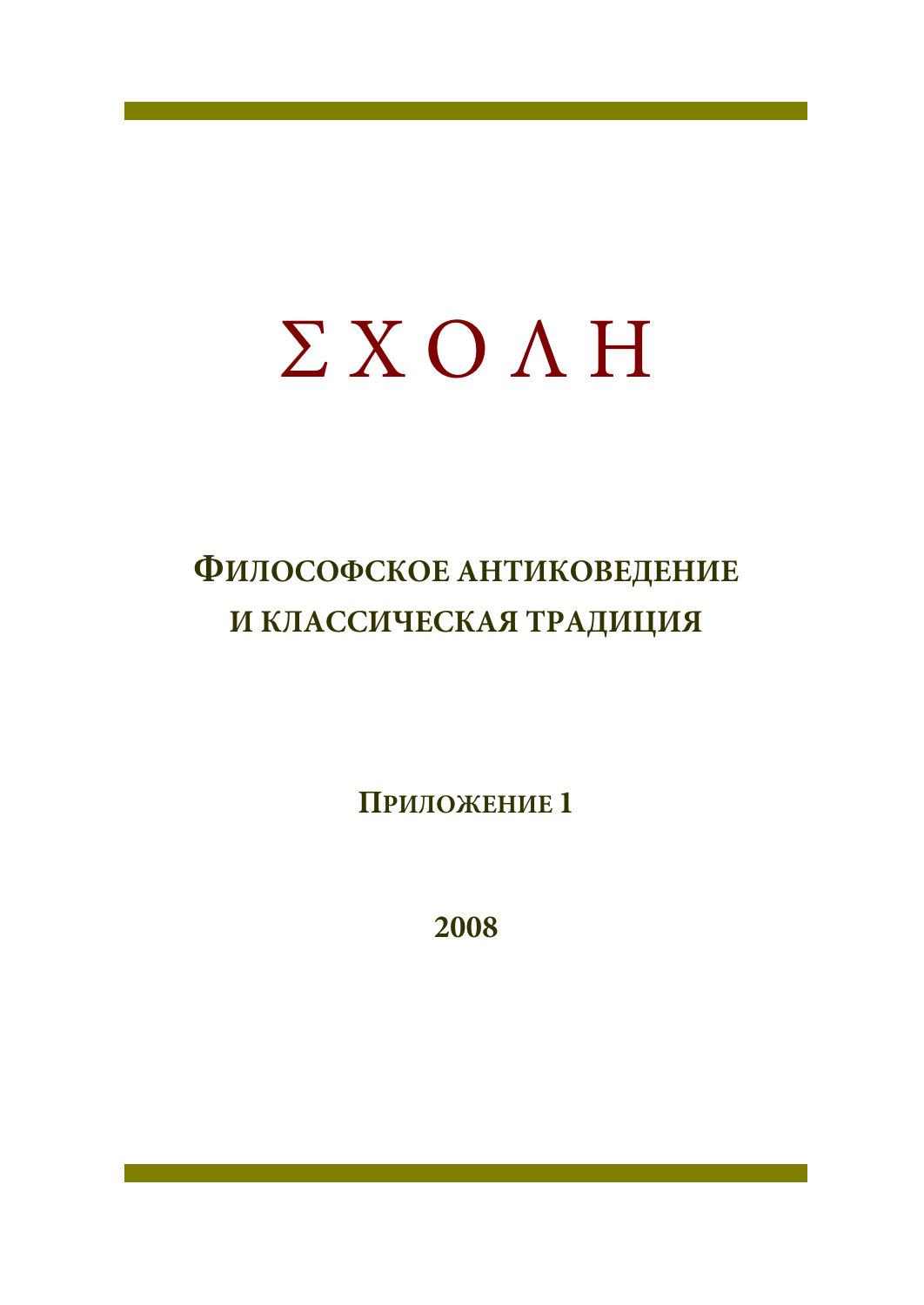### **ΣΧΟΛΗ**

# **ФИЛОСОФСКОЕ АНТИКОВЕДЕНИЕ** И КЛАССИЯ И КЛАССИЯ И КЛАССИЯ И КЛАССИЯ И КЛАССИЯ И КЛАССИЯ И КЛАССИЯ И КЛАССИЯ И КЛАССИЯ И КЛАССИЯ И КЛАССИЯ И<br>И примере поделение и классия и классия и классия и классия и классия и классия и классия и классия и классия

Издается «Центром изучения древней философии и классической традиции»

> Главный редактор Е. В. Афонасин

Ответственный секретарь А. С. Афонасина (Кузнецова)

Редакционная коллегия

Леонидас Баргелиотис (Афины–Олимпия), И. В. Берестов (Новосибирск), М. Н. Вольф (Новосибирск), В. П. Горан (Новосибирск), Джон Диллон (Дублин), С. В. Месяц (Москва), Е. В. Орлов (Новосибирск), В. Б. Прозоров (Москва), А. В. Цыб (Санкт-Петербург), А. И. Щетников (Новосибирск)

Редакционный совет

С. С. Аванесов (Томск), Габор Бетег (Будапешт), Леван Гигинейшвили (Тбилиси), В. С. Диев (Новосибирск), Катерина Иеродиакону (Афины), Джон Рист (Кембридж), Теун Тилеман (Утрехт), В. В. Целищев (Новосибирск), С. П. Шевцов (Одесса), Мостафа Юнеси (Тегеран)

Продолжающееся издание. Периодичность – два раза в год

Данный выпуск подготовлен благодаря финансовой помощи Института «Открытое общество» (Будапешт)

> Адрес редакции Новосибирск-90, а/я 127, 630090, Россия

Тексты принимаются в электронном виде по адресу: **[afonasin@post.nsu.ru](mailto:afonasin@post.nsu.ru)** 

Адрес в сети Интернет: **[www.nsu.ru/classics/schole/](http://www.nsu.ru/classics/schole/)**

@ Центр изучения древней философии и классической традиции, 2008

ISSN 1995-4328 (Print) ISSN 1995-4336 (Online)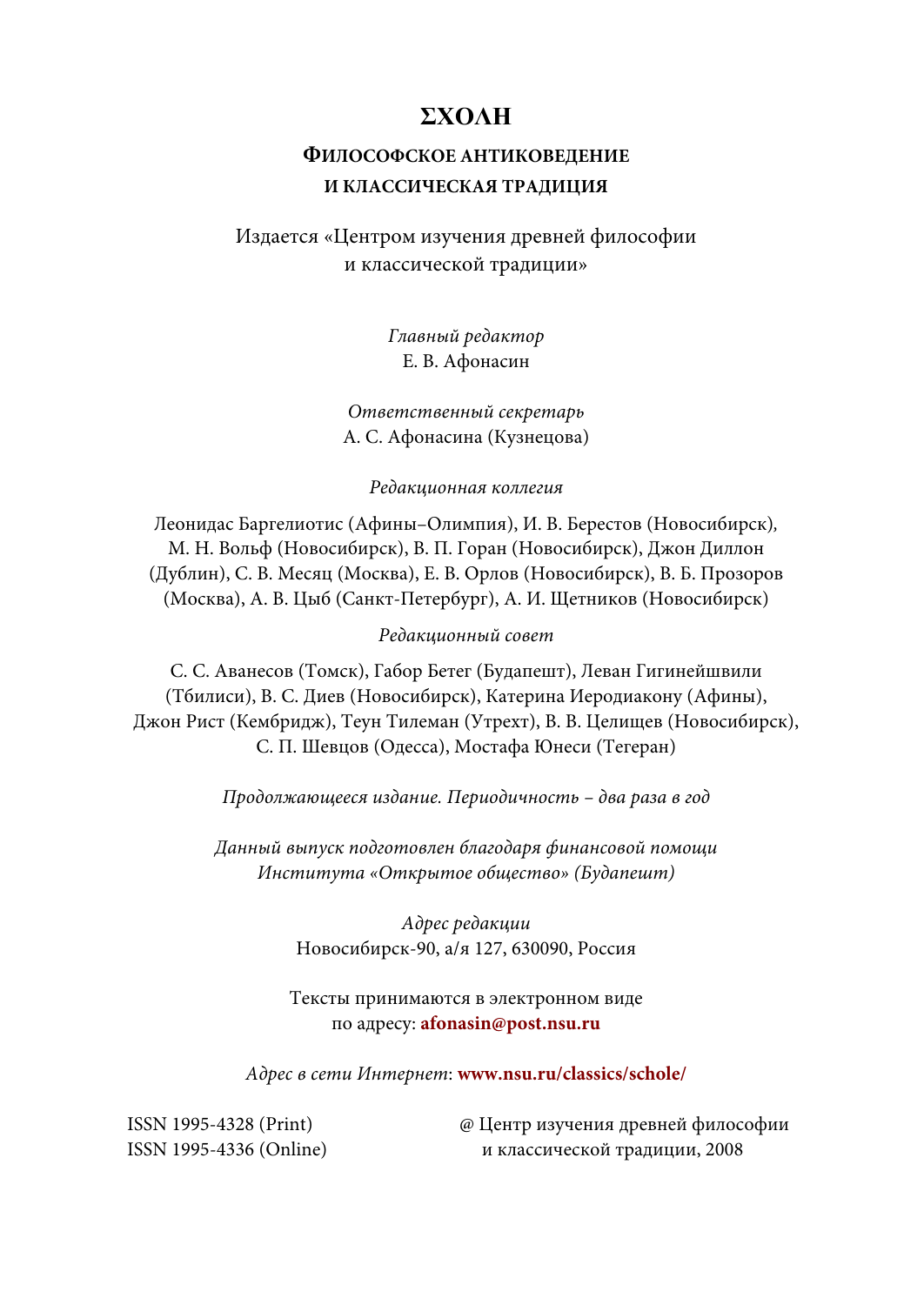# Σ Χ Ο Λ Η

# **ANCIENT PHILOSOPHY AND<br>THE CLASSICAL TRADITION THE CLASSICAL TRADITION**

**SUPPLEMENT 1 SUPPLEMENT 1** 

> 2008 **2008**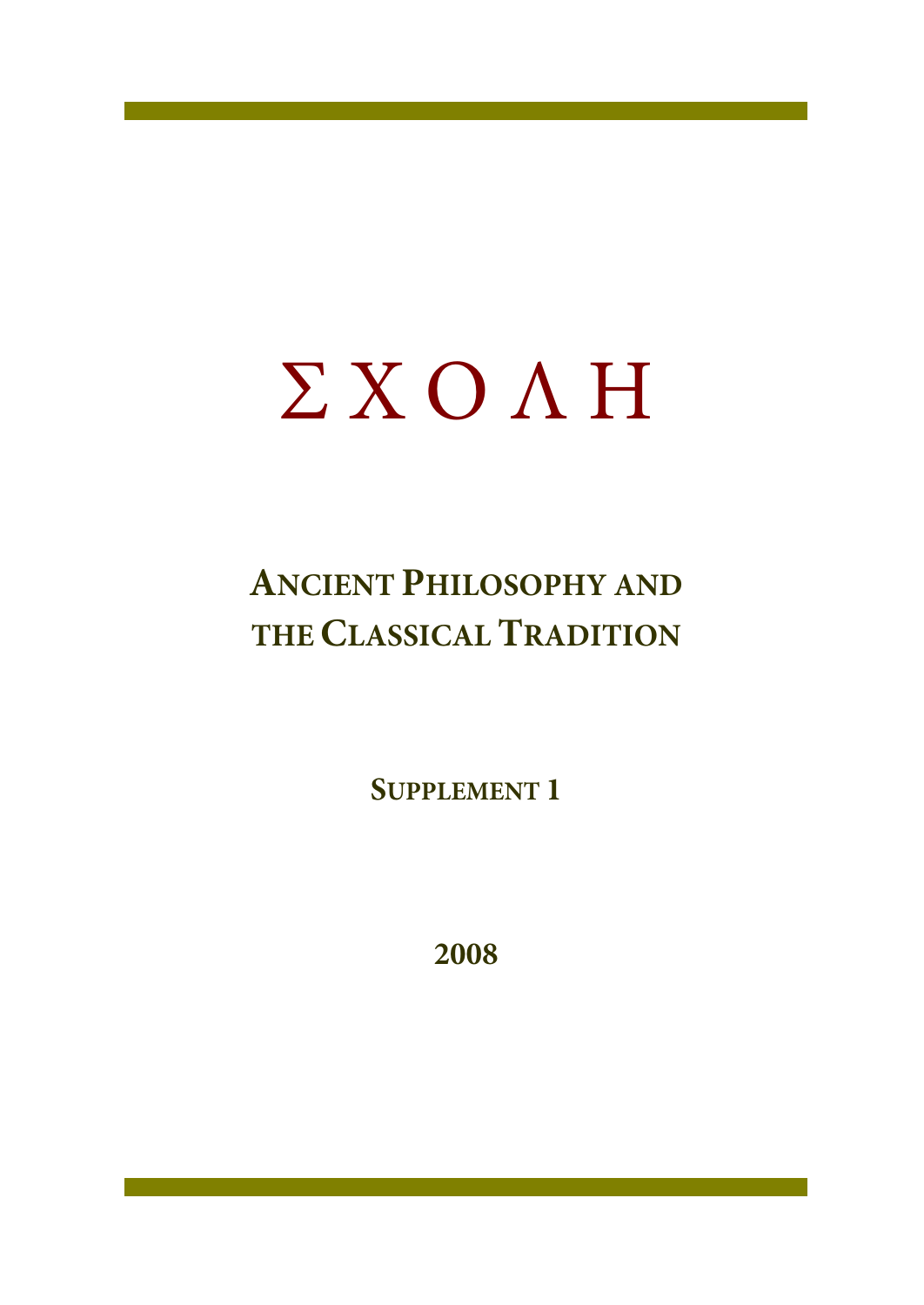### **ΣΧΟΛΗ**

# **A JOURNAL OF THE CENTRE FOR ANCIENT PHILOSOPHY AND THE CLASSICAL TRADITION**

Editor-in-Chief Eugene V. Afonasin

Executive Secretary Anna S. Afonasina (Kuznetsova)

Editorial Board

Leonidas Bargeliotes (Athens–Ancient Olympia), Igor V. Berestov (Novosibirsk), Vasily P. Goran (Novosibirsk), John Dillon (Dublin), Svetlana V. Mesyats (Moscow), Eugene V. Orlov (Novosibirsk), Vadim B. Prozorov (Moscow), Andrei I. Schetnikov (Novosibirsk), Alexey V. Tzyb (St. Petersburg), Marina N. Wolf (Novosibirsk)

Advisory Committee

Sergey S. Avanesov (Tomsk), Gábor Beteg (Budapest), Levan Gigineishvili (Tbilisi), Vladimir S. Diev (Novosibirsk), Katerina Ierodiakonou (Athens), John Rist (Cambridge), Sergey P. Shevtsov (Odessa), Teun Tieleman (Utrecht), Vitaly V. Tselitschev (Novosibirsk), Mostafa Younesie (Teheran)

The journal is published twice a year

Preparation of this volume is supported by The "Open Society Institute" (Budapest)

The address for correspondence Novosibirsk-90, P. Box 127, 630090, Russia

E-mail address: **[afonasin@post.nsu.ru](mailto:afonasin@post.nsu.ru)**

Online version: **[www.nsu.ru/classics/schole/](http://www.nsu.ru/classics/schole/)** 

ISSN 1995-4328 (Print) ISSN 1995-4336 (Online)  @ The Center for Ancient Philosophy and the Classical Tradition, 2008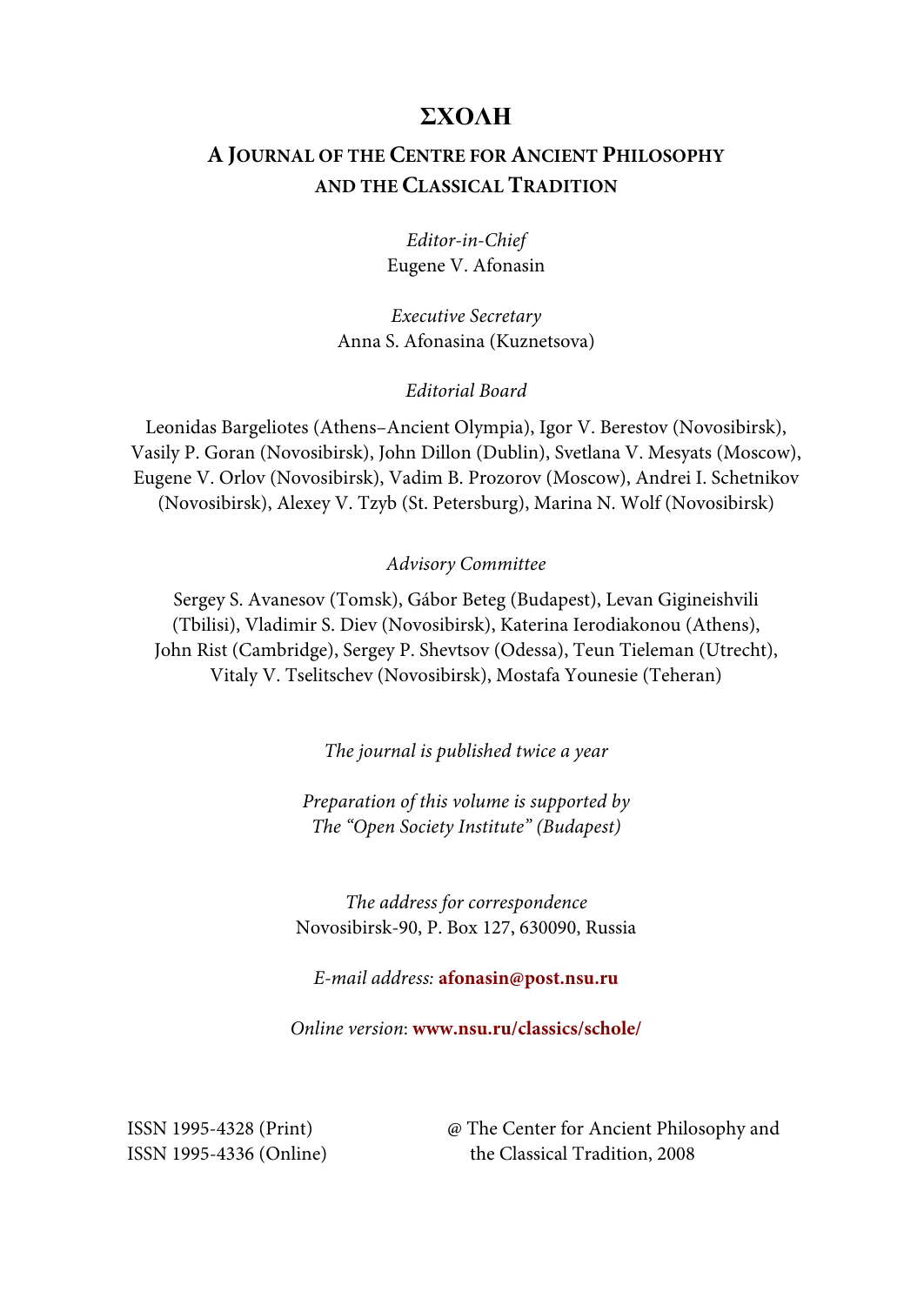## **MONIST AND DUALIST TENDENCIES IN PLATONISM BEFORE PLOTINUS IN PLATONISM BEFORE PLOTINUS**

#### **JOHN DILLON**

*P*lutarch of Chaeroneia, as he looked back at the legacy of his master Plato, had no doubt that Plato, having as he did a vivid sense of the power of evil in the world, was a dualist. In his most important surviving philosophical treatise, On the Creation of the Soul in the Timaeus (De Proc. An.), he argues vigorously for Plato's postulation in that dialogue of a pre-cosmic disorderly soul which is ultimately responsible for the imperfections in the universe, despite being brought to a measure of order by the Demiurge, and he connects this up with a number of other key passages which seem to him to bear witness to the same sort of entity, such as Theaetetus 176A, where we are told that evil is endemic in this sphere of existence;<sup>[1](#page-4-0)</sup> Republic II 379C, where Socrates lays it down that God cannot be responsible for more than a small proportion of what happens to us,<sup>[2](#page-4-1)</sup> Politicus 273B-D, where, in the context of the myth of the two world cycles, mention is made of the world's 'previous state' (emprosthen hexis) and 'ancient disharmony' (palaia anharmostia), which is always ready to reassert itself; and, last but not least, Laws X 896D-898C, where indeed we find a most interesting, and not a little troubling, postulate that the world is ruled not just by one, good soul, but by another as well, "of the opposite capacity" (tés tanantia dynamenés exergazesthai).

This last passage in particular has led to much discussion,<sup>[3](#page-4-2)</sup> but it seems fair to say that the modern scholarly consensus, following Cherniss, is that, despite appearances, Plato does not intend to postulate a 'maleficent' soul (kakergetis psyche) as any sort of positive evil force in the world antithetical to God on the cosmic level. But if not, then what on earth, one may well ask, does he mean, both in this and the other passages mentioned?

In order to get a clearer perspective on this, we need, I think, to bring into the discussion Plato's system of first principles, according to accounts of the so-called 'Unwritten Doctrines": the One and the Indefinite Dyad.<sup>[4](#page-4-3)</sup> The Dyad - or as Plato

<span id="page-4-0"></span><sup>&</sup>lt;sup>1</sup> 'Evil cannot be eliminated, Theodorus; there must always be some force ranged against Good"

<span id="page-4-1"></span><sup>&</sup>lt;sup>2</sup> "Then God, being good, cannot be responsible for everything, as it is commonly said, but only for a small part of human life, for the greater part of which he has no responsibility. For we have a far smaller share of good than of evil, and while we can attribute the good to God, we must find something else to account for the evil."

<sup>3</sup> E. g. Cherniss 1954; Görgemanns 1960: 193-207.

<span id="page-4-3"></span><span id="page-4-2"></span><sup>&</sup>lt;sup>4</sup> In fact, however, once one recognizes that these are indeed Plato's first principles (however mischievously presented by Aristotle at Met. A 6, 927a29ff., and elsewhere), it is not difficult to discern them as lying behind the Limit and Unlimitedness of Philebus 26Aff., as well as being alluded to at Timaeus 48a ff, 53b, etc. Cf. Dillon 2003: 16 ff.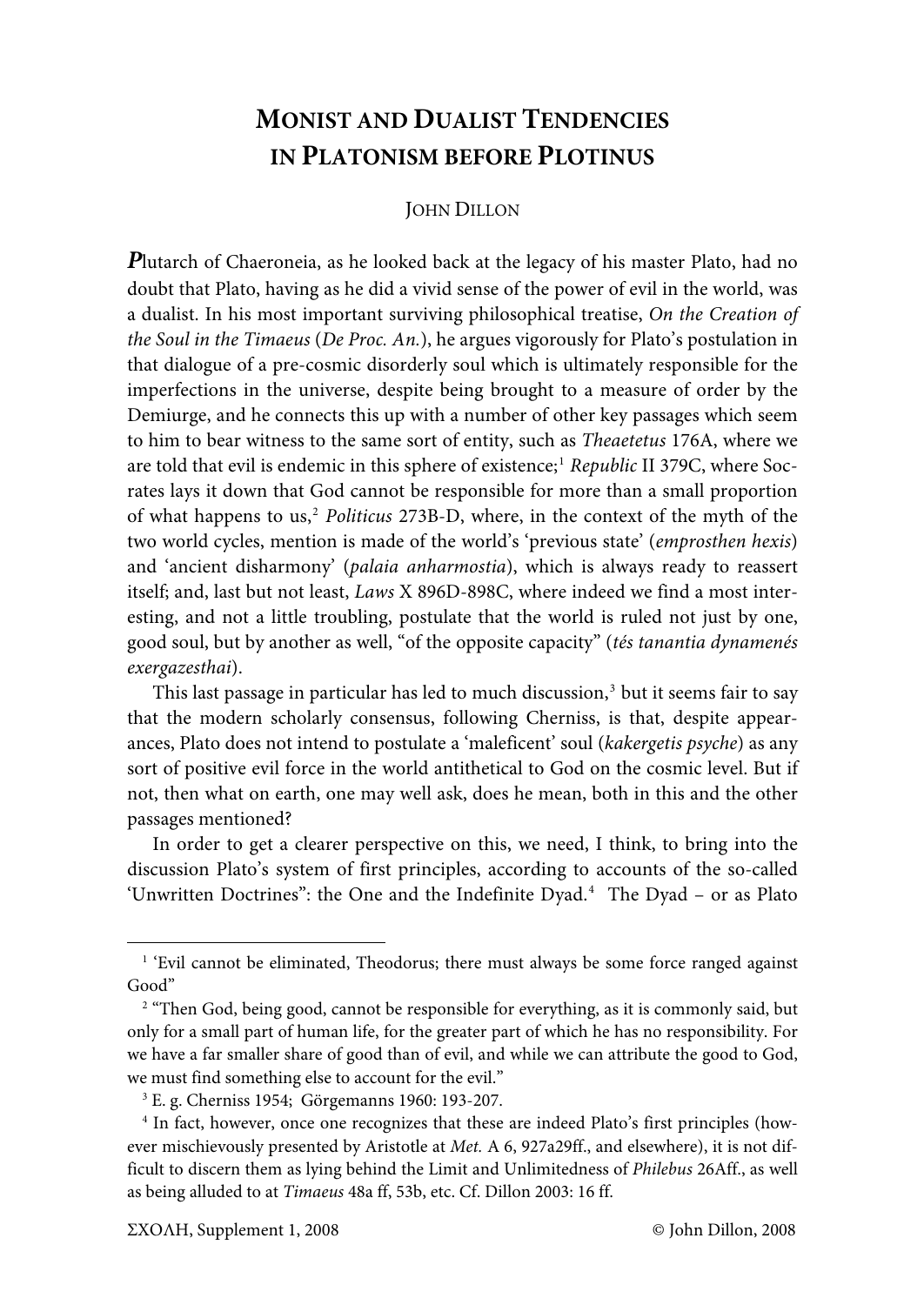may indeed have termed it on occasion, the 'Great-and-Small' – is certainly in a sense antithetical to the One, but it is not to be viewed as in any way a positively evil principle. It is to be seen, rather, as simply the condition of there being a world at all – anything at all other than the absolute and barren simplicity of the One. Whether or not the temporal creation of the world by the Demiurge is to be taken literally (and I think that it is not), the role of the Receptacle, though portrayed by Plato at Tim. 30A, and later at 52E-53A, as a source of disorderly motion, is really no more than the minimum postulate necessary to explain the diversity of a cosmos worthy of a name, that is, a system exhibiting all the whole spectrum of possible varieties of being - even if some of them are not convenient to us, and therefore 'evil'.<sup>[5](#page-5-0)</sup> The same opposition may be seen as being envisaged also in the other passages mentioned, even in that in *Laws*  $X$  – the soul 'of the opposite tendency' need only be the element in the world that is responsible for multiplicity and diversity.

It is certainly in that way that the opposition between the two principles is understood by Plato's nephew and successor Speusippus. He terms his two first principles One and Multiplicity (plethos), and presents the relationship between them as follows:<sup>[6](#page-5-1)</sup>

"…one must postulate two primary and highest principles, the One – which one should not even call existent (on), by reason of its simplicity and its position as principle of everything else, a principle being properly not yet that of which it is a principle – and another principle, that of Multiplicity, which is able of itself to facilitate division (diairesin parekhesthai) and which, if we are able to describe its nature most suitably, we would liken to a completely fluid and pliable matter." (ap. Iambl. DCMS 4, p. 15, 5ff. Festa).

We may note that Speusippus presents Multiplicity here, not really as an active principle in opposition to the One, but rather as cooperating with the One in producing 'division', by which we must understand the diversity and individuation of the world – something that the One could not do by itself. As such, it is a partner rather than an opponent of the One. Indeed, in what follows Speusippus is concerned to deny the One the epithet 'good' (in opposition to his uncle Plato), as that would necessitate characterizing Multiplicity as 'evil', which it is not – how, he asks, would something intrinsically evil want to act against its own interests, and indeed in favour of its own dissolution, by helping to create something essentially good, i.e. the world?

This line of thought is manifested again in another interesting passage from Speusippus preserved by Proclus in his Parmenides Commentary (VII pp. 38, 32-40

<span id="page-5-0"></span><sup>&</sup>lt;sup>5</sup> A confirmation of the essential monism of Plato's position comes to us from the testimony of his follower Hermodorus of Syracuse, relayed by Simplicius, via Porphyry and Dercyllides (In Phys. p. 247, 30ff. = Hermodorus, Fr. 7 Isnardi Parente), where he declares, at the end of an extended account of Plato's first principles, that "Matter (with which he identifies the Indefinite Dyad) is not a principle; and that is why it is said by Plato and his followers (hoi peri Platona) that there is only a single first principle." See Dillon 2003: 200–204.

<span id="page-5-1"></span><sup>&</sup>lt;sup>6</sup> Following Philip Merlan (1960), I take the contents of ch. 4 of Iamblichus' De communi mathematica scientia as substantially Speusippan, for reasons I have set out in Dillon 1984.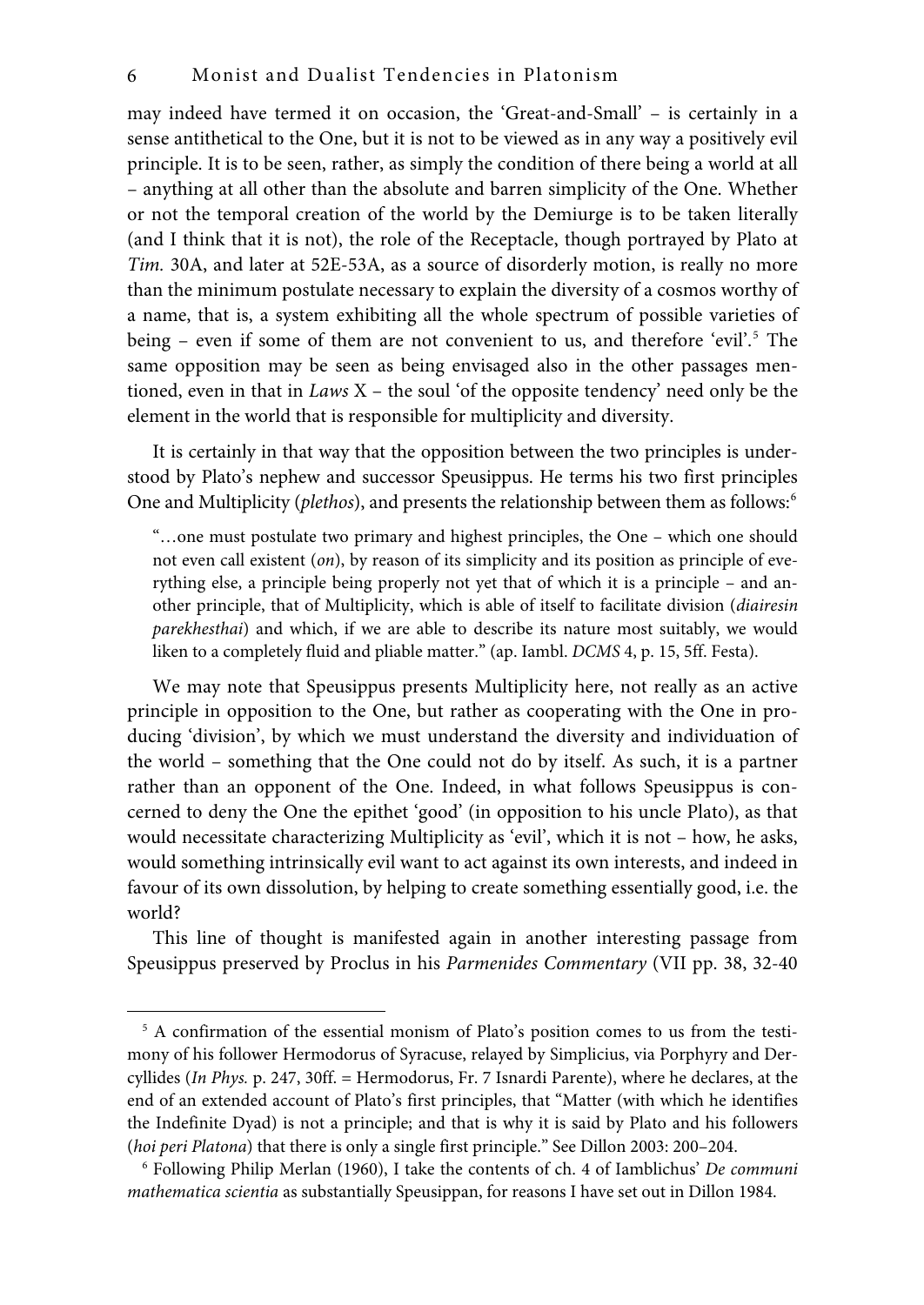Klibansky), where, in some unknown context, Speusippus seems to be giving an 'ontological' interpretation of the first two hypotheses of Plato's Parmenides, according to which what is being portrayed in the second hypothesis is nothing other than the interaction between the One and the Indefinite Dyad, or Multiplicity, which is necessary for the generation of a world of individual beings. Proclus purports to quote him as follows, attributing his doctrine, for strategic reasons, to the Pythagoreans:

"For they (sc. the Pythagoreans) held that the One is higher than Being and is the source of Being; and they delivered it even from the status of a principle. For they held that, given the One, in itself, conceived as separated and alone, without other things,<sup>[7](#page-6-0)</sup> with no additional element, nothing else would come into existence. And so they introduced the Indefinite Dyad as the principle of beings."

What the Indefinite Dyad contributes, of course, is a process of division, leading initially to the generation of the series of natural numbers, as set out in Parm. 143A-144A, but ultimately of everything else. Thus, for Speusippus, there are indeed two principles in the universe, but they are not opposed to one another; the second, or 'material' <sup>[8](#page-6-1)</sup> one offers itself to the first as the facilitator of division and individuation, in order to bring a world into being. If the two principles are to be regarded as opposed at all, it is rather as active to passive – though the 'passive' principle yet serves as the facilitator of an essential cosmic process.

Speusippus, then, comes across as a pretty unequivocal monist.<sup>[9](#page-6-2)</sup> With Xenocrates, on the other hand, we might be forgiven for discerning certain tendencies to dualism. He, like his predecessors, adopts a pair of first principles, the Monad

<span id="page-6-0"></span><sup>&</sup>lt;sup>7</sup> This phrase may indeed be an intentional reminiscence of Parm. 143a6-8: "Now take just this 'One' which we are saying has being, and conceive it just by itself alone, apart from the being which we say it has..". If this be accepted, it would support my contention that Speusippus is actually engaged on an exegesis of the second hypothesis.

<span id="page-6-1"></span> $\delta$  The use of the term *hyle* to characterize Multiplicity in the earlier passage from Iamblichus has raised some eyebrows, as the first use of the word in its technical sense is normally attributed to Aristotle (as opposed to Plato); but we do not need to suppose that Aristotle was the exclusive initiator of this terminology – and even if he was, there is no reason to deny that his older contemporary Speusippus could not have borrowed it. Speusippus is actually using the term here rather tentatively.

<span id="page-6-2"></span><sup>&</sup>lt;sup>9</sup> On the subject of evil, we may note, at the end of the DCMS IV passage (p. 18, 9-12 Festa), that Speusippus is reported as declaring that there is nothing either ugly or bad (aiskhron oude kakon) in the higher reaches of reality – the realm of the One, of Number, or of Figure, "but only at the lowest level, among the fourths and fifths, which are combined from the lowest elements, does evil come into being – and even then not principally (proégoumenós), but as a result of falling-away and failure of control what is in accordance with nature." The 'fourths and fifths' are rather obscure categories, but are probably meant to represent animate and inanimate physical objects respectively. At any rate, here we have evil presented as very much an incidental product of the cosmic system.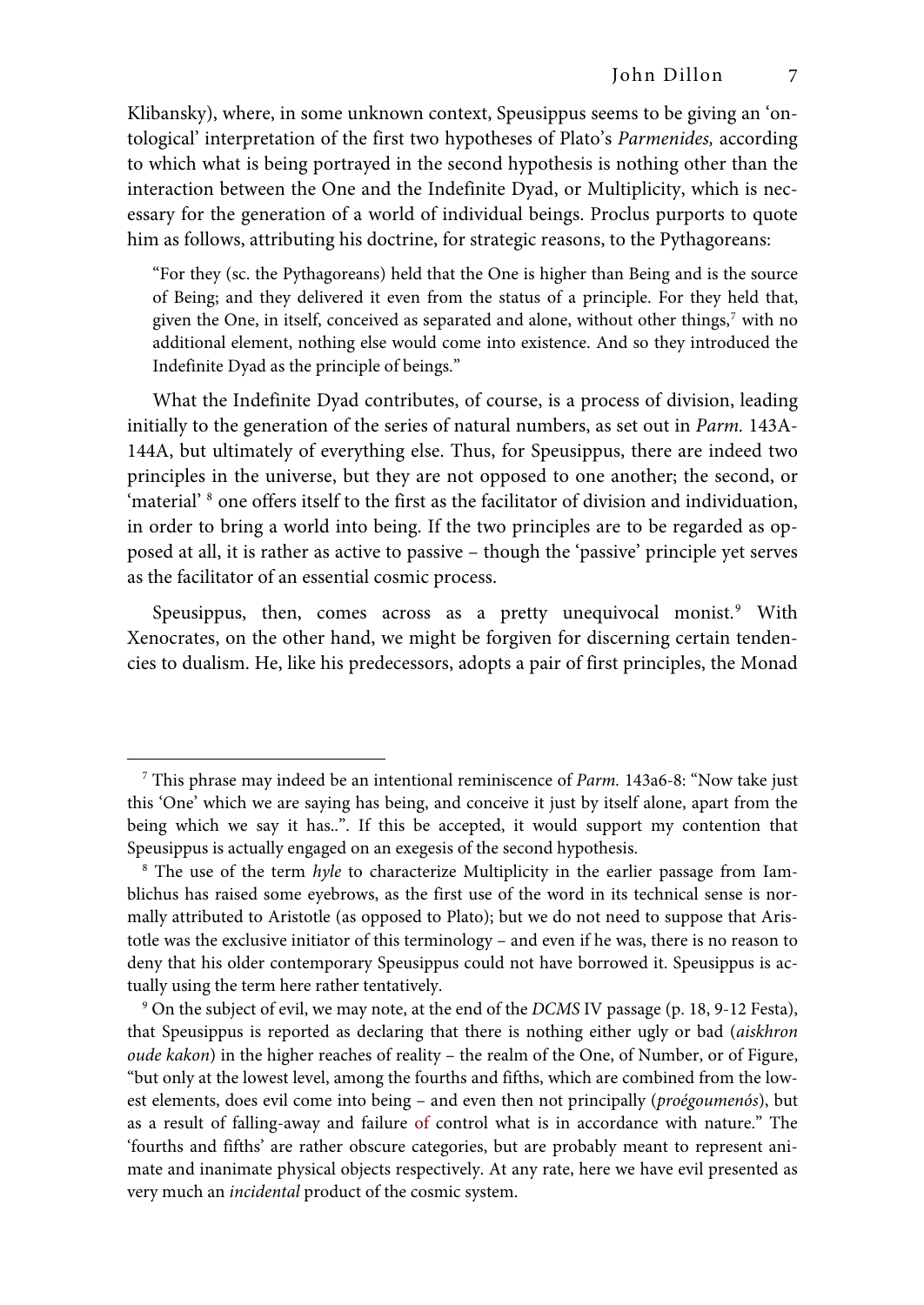and the Indefinite Dyad,<sup>[10](#page-7-0)</sup> who between them generate, first, Number, then Soul, and then the rest of creation, very much in the manner of Speusippus (though no doubt with variations that would be clearer to us if we had more, or indeed any, of their respective works), so that on that level he is no more dualist than they are; but he exhibits other features that seem to reveal some tendency to dualism at a lower level – a sort of modified dualism.

What we learn, chiefly from Plutarch,<sup>[11](#page-7-1)</sup> but also from elsewhere,<sup>[12](#page-7-2)</sup> is that Xenocrates, in the course of making an interesting three-way division of the physical world, places the sublunar realm under the rule of a 'lower Zeus', who is also to be identified as Hades. This Hades may be a far cry from a Gnostic-style ignorant or wicked Demiurge, but he may on the other hand have some connection with an entity that Plutarch produces in the essay On the E in Delphi (393B-C), and identifies with Pluto/Hades, who rules the sublunar realm. This figure, which is contrasted with a transcendent deity, identified here, not with Zeus, but with Apollo, $<sup>13</sup>$  $<sup>13</sup>$  $<sup>13</sup>$  presides</sup> over the changeableness of our world, and regulates it in the interests of the higher deity. They are contrasted, then,<sup>[14](#page-7-4)</sup> but not radically opposed. What we have here, rather, is a contrast between a primary and a secondary deity, the latter being immediately responsible for the multiplicity, changeability, and illusoriness characteristic of the physical, sublunar world. It is interesting, finally, that, just a little earlier in the dialogue (388E-389B), Plutarch makes a similar contrast, but this time between Apollo and Dionysus – but we have to bear in mind that, at least as far back as Heraclitus (cf. Fr. B15 D-K), the figures of Hades and Dionysus are, in a curious way, linked. It must be admitted that the authority of Xenocrates is nowhere appealed to in this context, but the fact remains that he had originally set up the contrast between a supreme being and a secondary divinity, identified with Hades, who rules below the Moon.

At any rate, apart from this, Xenocrates also – again, according to Plutarch  $15$  – entertained the concept of evil or malevolent daemons, "great and strong natures (physeis) in the atmosphere, malevolent and morose, who rejoice in gloomy sacrifices, and after gaining them as their lot, they turn to nothing worse." These beings, in fact, constitute Xenocrates' explanation of the existence of unpleasant or obscene

<span id="page-7-0"></span><sup>&</sup>lt;sup>10</sup> Cf. Fr. 15 Heinze / 213 Isnardi Parente – a doxographic report from Aetius, which is not, unfortunately, without problems. See Dillon 1986 and 2003:102 ff.

<span id="page-7-2"></span><span id="page-7-1"></span><sup>&</sup>lt;sup>11</sup> In *Platonic Questions* 9, 1007F = Fr. 18H/216IP.<br><sup>12</sup> E. g. the Aetius fragment mentioned earlier, and Clement of Alexandria, *Strom*. V 14 = Fr. 18 H / 217 IP.

<span id="page-7-3"></span> $13$  For the sake of the word-play, 'a-polla', 'not-many', highlighting the unitary nature of the supreme deity.

<span id="page-7-4"></span> $14$  As indicated by the epithets bestowed upon each – Apollo ('not-many'), Délios (interpreted as 'clear'), Phoibos ('bright'), and so on; while the lower divinity is Plouton (in the sense of 'abounding in wealth', and so in multiplicity and variety), Aidóneus ('unseen'), and Skotios ('dark').

<span id="page-7-5"></span><sup>15</sup> At On Isis and Osiris 361B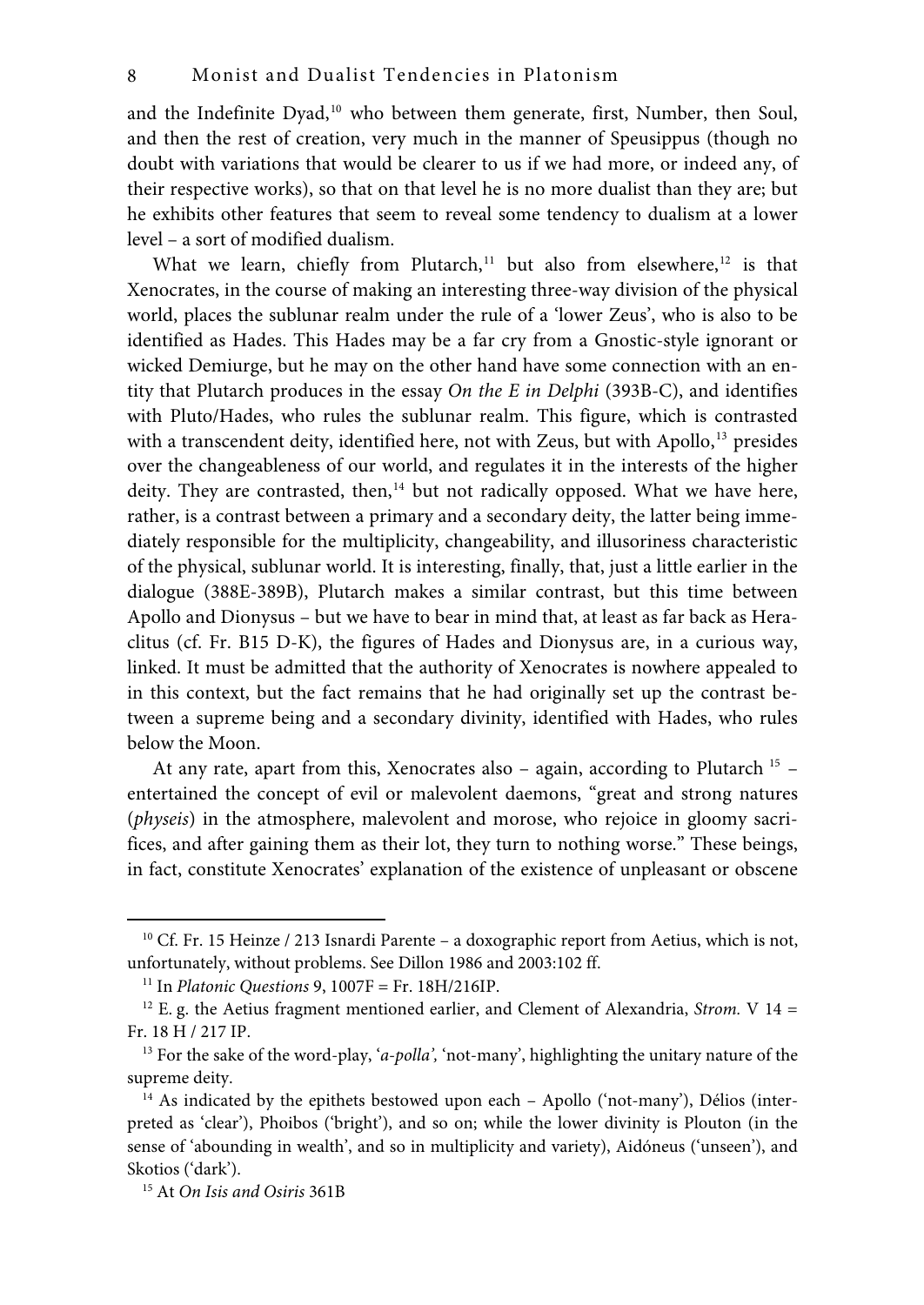religious rituals, which he feels would be inappropriate to the goodness of God or the gods, but which serve to propitiate these evil forces in the universe.

This seems a radical departure from Plato's concept of the daemonic nature, as set out, above all, in Symp. 202E, in the direction of some form of popular belief, but when tied in with Xenocrates' postulation of a 'lower Zeus' on the one hand, and a curious report in Damascius<sup>[16](#page-8-0)</sup> that Xenocrates understood Socrates' reference at Phaedo 62B to our being in mortal bodies as 'on a kind of guard-duty' as being a reference to our 'Titanic' nature, which 'culminates in Dionysus' (eis Dionyson koryphoutai), it takes on a deeper significance. This latter reference in Damascius is most obscure and compressed, but behind it there does seem to lurk a belief in an Orphicstyle 'sinful' human nature, arising from, in mythical terms, our descent from the ashes of the Titans who devoured Dionysus. Allegorized and de-mythologized, this could be seen to identify Dionysus with Hades, or the 'lower Zeus', as ruler of our sublunar world, and thus tie in with the passages from the  $De E$  discussed above. One seems here to get glimpses of dimensions to Xenocrates' thought-world of which we know very little, but which point in the direction of at least a modified dualism. The notion that our realm of existence is presided over by a divinity that is distinct from, and even antithetical to, the supreme deity, is one that was to have quite a lively future in the first few centuries A.D.

This, I think, is the furthest extent to which dualism could be imputed to the Old Academy.<sup>[17](#page-8-1)</sup> The New Academy we may pass over, as not believing much in anything, but when we come down to the revived dogmatism of Antiochus of Ascalon in the first century B.C.E. we find a very much Stoicized system, featuring an active principle and a passive, material one (cf. Cic. Acad. Post. 27ff.). Matter is a substance 'formless and devoid of all quality', so that it is not in any position to offer any sort of resistance to the operations of the active principle. We may not have the whole story on Antiochus, of course, but there is certainly no sign of dualism in what remains to us of him.

The same may be said of Eudorus of Alexandria, in the next generation, despite a strong infusion of Neopythagoreanism into his philosophical position. However, Eudorus, while adopting the pair of Monad and Indefinite Dyad, postulates a supreme One above both of these, which forms an absolute ground of all existence, even matter. Eudorus may here be drawing creatively on the system set out in Plato's Philebus (26E-30E), where the Cause of the Mixture is postulated over and above the pair of Limit and Unlimitedness, but this innovation of his is clear indication of a monistic tendency.

<span id="page-8-1"></span><span id="page-8-0"></span><sup>&</sup>lt;sup>16</sup> In Phaedonem I p. 85 Norvin = Fr. 20 H / 219 IP.<br><sup>17</sup> We know very little about the metaphysics of Polemon, the last head of the Old Academy, but, if I am right in supposing that it was primarily his synthesis of Platonic doctrine on which Antiochus of Ascalon is building later, we may conclude that there is not much sign of dualism in his thought, despite his loyalty to his master Xenocrates.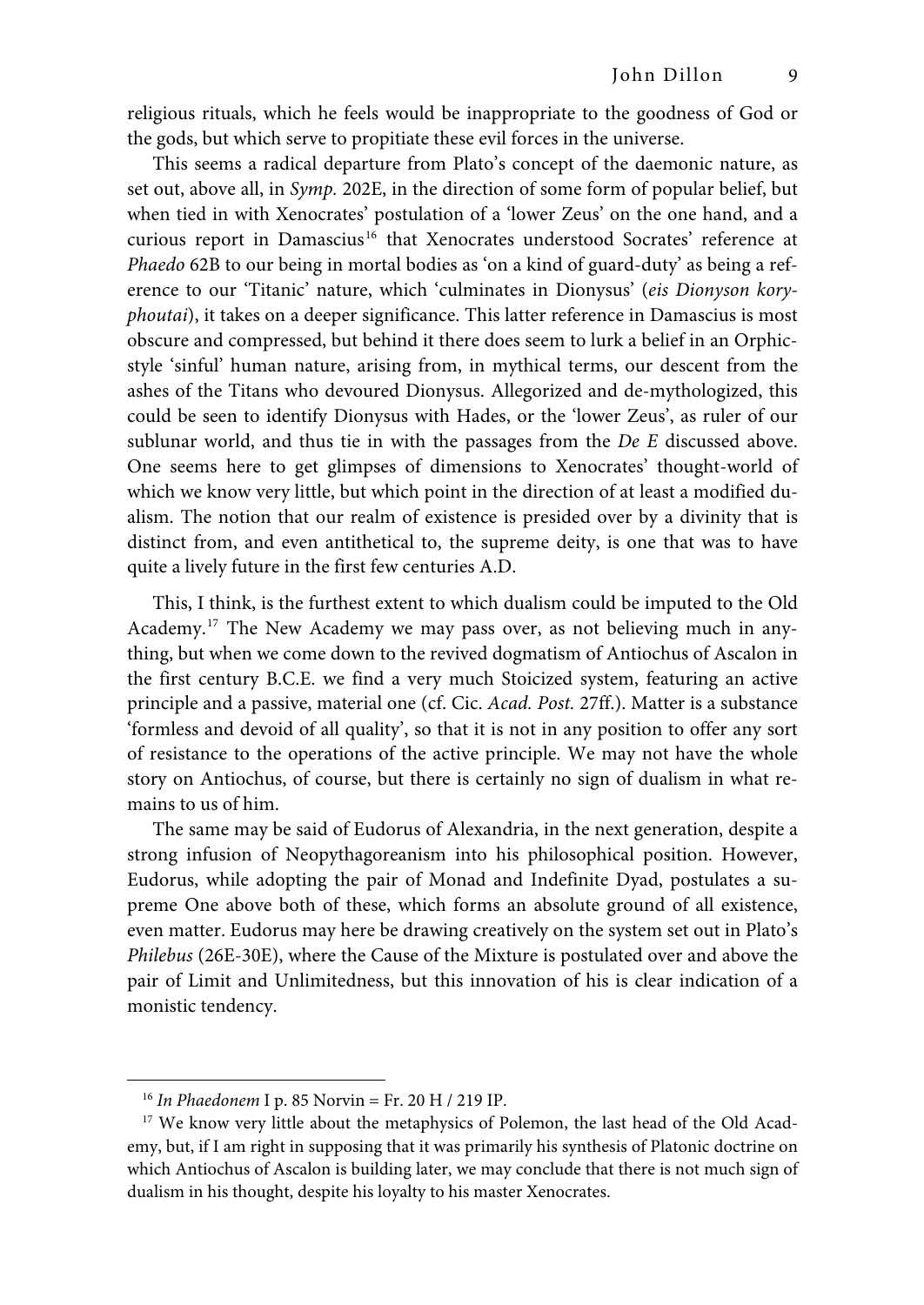#### 10 Monist and Dualist Tendencies in Platonism

Only when we reach Plutarch, in the late first century C.E., do we find an unequivocal onset of dualism. We have seen already his adoption, and possible development, of the modified dualism of Xenocrates, but that is only part of the story. Besides this subordinate sublunar deity, Plutarch postulates a much more radically evil power in the universe.<sup>[18](#page-9-0)</sup> This emerges, in mythological form, in his essay *On Isis* and Osiris, in the person of Typhon, or alternatively, in terms of Persian religion, Ahriman (Areimanios). There is an enlightening statement of his position at 369E:

"There has, therefore, come down from the theologians and lawgivers to both poets and philosophers[19](#page-9-1) this ancient belief, which is of anonymous origin, but is given strong and tenacious evidence – that the universe is not kept on high of itself without mind and reason and guidance, nor is it only one principle that rules and directs it as it were by rudders and curbing reins, but that many powers do so who are a mixture of evil and good. Rather, since Nature, to be plain, contains nothing unmixed, it is not one steward that dispenses our affairs for us, as though mixing drinks from two jars in a hotel.<sup>[20](#page-9-2)</sup> Life and the cosmos, on the contrary – if not the whole of the cosmos, at least the earthly one below the moon, which is heterogeneous, variegated and subject to all manner of changes $^{21}$  $^{21}$  $^{21}$ – are compounded of two opposite principles (*arkhai*) and of two antithetic powers ( $dy$ nameis), one of which leads by a straight path and to the right, while the other reverses and bends back. For if nothing comes into being without a cause, and if good could not provide the cause of evil, then Nature must contain in itself the creation and origin of evil, as well as of good."

These two 'antithetic powers', structured rather like the two circles of the soul in the Timaeus 36b–d , are presented as constituting a sort of tension of opposites, by virtue of which the world is preserved in being. In the essay On the Obsolescence of Oracles 428F ff., it is the Indefinite Dyad which takes on the role of the 'evil' principle, showing how differently it is viewed in Plutarch's thought from its role in that of Plato or Speusippus.

"Of the supreme principles, by which I mean the One and the Indefinite Dyad, the latter, being the element underlying all formlessness and disorder, has been called Unlimitedness (apeiria); but the nature of the One limits and contains what is void and irrational and indeterminate in Unlimitedness, gives its shape, and renders it in some way tolerant and receptive of definition…"

We note that it is 'the element underlying all formlessness and disorder'. Number, and the cosmos, is created by the One 'slicing off' greater or smaller sections of multiplicity (429A). "If the One is done away with," says Plutarch, "once more the Indefinite Dyad throws all into confusion, and makes it to be without rhythm, bound or measure."

<sup>18</sup> I have discussed this topic more fully in Dillon 2000.

<sup>&</sup>lt;sup>19</sup> He has just quoted Heraclitus and Euripides.

<span id="page-9-3"></span><span id="page-9-2"></span><span id="page-9-1"></span><span id="page-9-0"></span> $20$  This is a rather creative allusion to the Homeric image of the two jars standing in the hall of Zeus, out of which he dispenses good and evil to men (*Iliad* 24, 527-8).<br><sup>21</sup> This may be a devious allusion to his other, 'modified dualist', theory.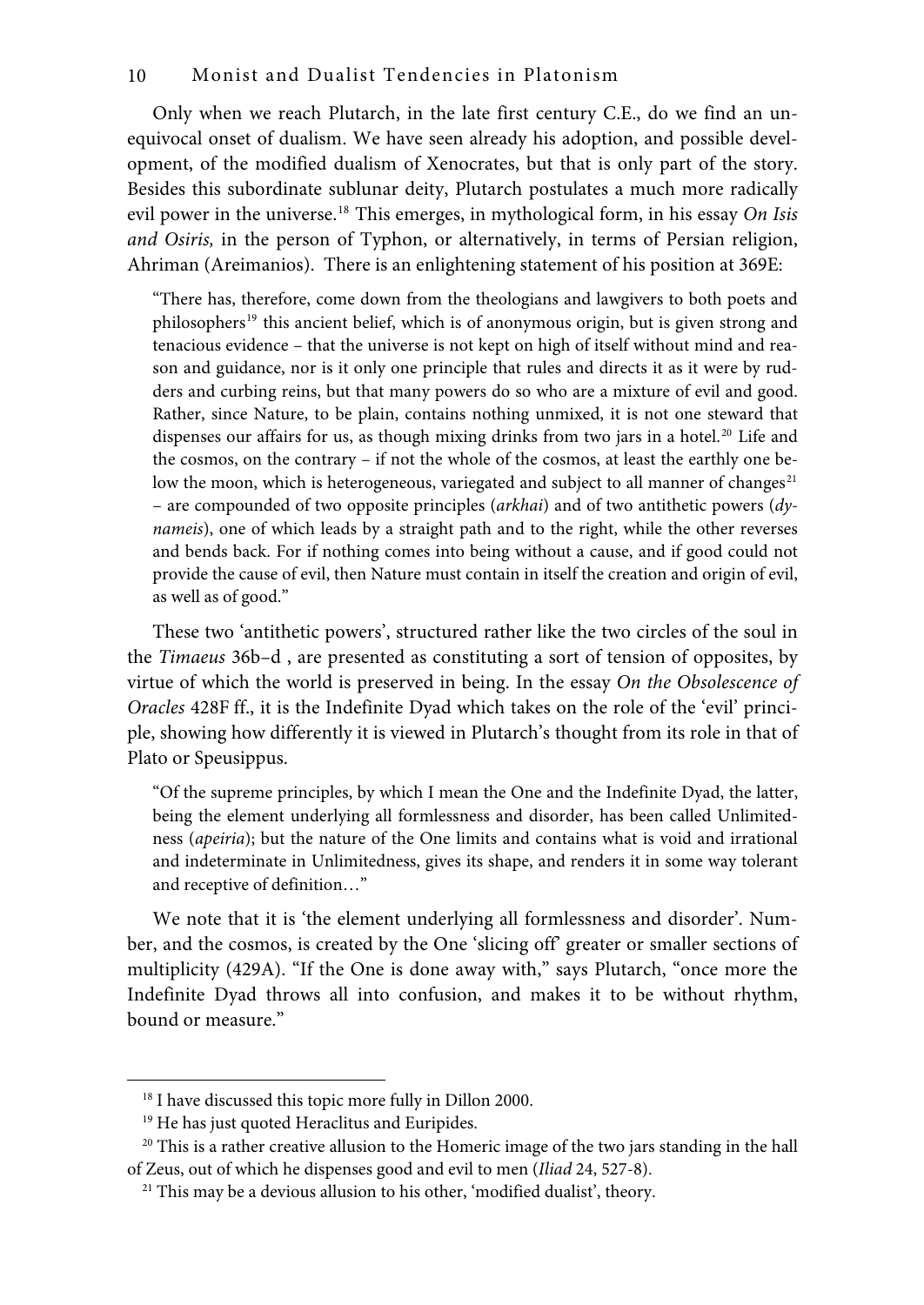An aspect of the Dyad is the disorderly World Soul which Plutarch discerns as animating the pre-cosmic state of things in the Timaeus, and which he equates with the 'maleficent' soul of Laws X. Here is what he has to say in his essay On the Generation of the Soul in the Timaeus (1014B):

"For creation does not take place out of what does not exist at all but rather out of what is in an improper or unfulfilled state, as in the case of a house or a garment or a statue. For the state that things were in before the creation of the ordered world (kosmos) may be characterized as 'lack of order' (akosmia); and this lack of order was not something incorporeal or immobile or soulless, but rather it possessed a corporeal nature which was formless and inconstant, and a power of motion which was frantic and irrational. This was the disorderly state of a soul which did not yet possess reason (logos)."

The disorderly element, then, which Plato in the Timaeus (48A, 56C, 68E) calls Necessity (ananké), cannot be taken as something simply negative and characterless, such as matter, but must be a positive force, the disorderly or 'maleficent' soul. Even this entity, however, is at least open to being brought to order by the Demiurge – and in the case of Isis in the Isis and Osiris, positively desirous of it. Behind this again, as I have said, there seems to lurk, in Plutarch's system, a more absolutely evil force, and here it is hard not to see some influence from Persian sources.

It would appear, after all, that there is a degree of dualism in the air of the second century C.E.. Later in the century, the Neopythagorean Numenius of Apamea is attested as propounding a relatively dualistic version of Pythagoreanism, as compared, say, to that set out in the account given by Alexander Polyhistor (ap. Diogenes Laertius, VIII 24-33) in the first century B.C.E, in which the Dyad is produced as 'matter' for itself by the Monad, resulting in an essentially monistic system, which seems to represent the earlier strand of Pythagorean thinking. Numenius' more immediate predecessors in the tradition, Moderatus of Gades and Nicomachus of Gerasa, do not show their hand very clearly on the matter of relations between Monad and Dyad, but, on the basis of what survives to us, appear to take a relatively monistic stance. Numenius, however, in his account of the nature of Matter, preserved to us by Calcidius, $22$  comes across as firmly dualist. He identifies it with the Indefinite Dyad, and the Maleficent Soul as propounded by Plutarch, and actually criticizes those Pythagoreans (perhaps including Moderatus), who think that

 "that indefinite and immeasurable Dyad was produced by the Monad withdrawing from its own nature and departing into the form of the Dyad – an absurd situation, that that which had no existence should come to subsist, and that thus Matter should come to be out of God, and out of unity immeasurable and limitless duality."

He goes on (ll. 33ff.) to describe Matter as fluid and without quality, but yet a positively evil force, criticizing the Stoics for postulating it as 'indifferent, and of a median nature.' For Plato, he says, it is rather the compound of Form and Matter

<span id="page-10-0"></span><sup>&</sup>lt;sup>22</sup> In Tim. chs. 295-9 = Fr. 52,16-23 Des Places.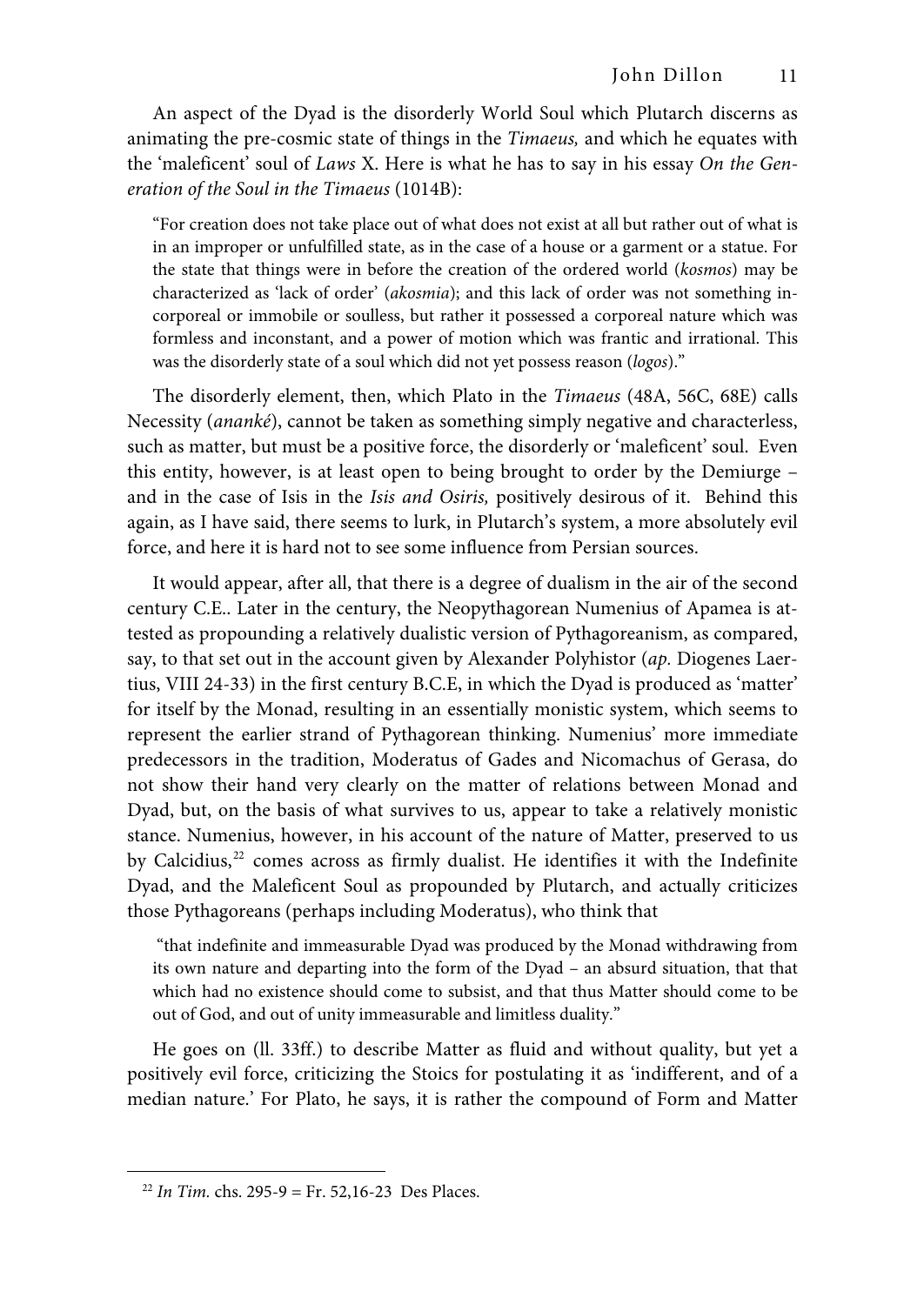that has this quality, not Matter itself – and, like Plutarch, he appeals to Plato's doctrine in Laws X.

This dualism that Numenius propounds holds equally well for the composition of the individual human being. Our lower, irrational soul derives from the evil, material Soul in the cosmos, and here Numenius plainly went further than other Platonists, in postulating in us a separate soul emanating from matter, with, presumably, its own set of 'evil' faculties. Porphyry, in reporting Numenius' distinctive doctrine,<sup>[23](#page-11-0)</sup> does, admittedly, characterize this soul as 'irrational' (alogos), but he may be using this term somewhat loosely, by contrast with the rational soul descending from above. This second soul is a distinctively dualistic element in Numenius' thought, reminiscent of what St. Paul talks of (e.g. Romans 7:23; 8: 7-8) as "the law of sin which dwells in my members" and wars against the spirit, a source of psychic energy which is not so much irrational as downright perverse. It also seems to relate to an interesting report of Origen's, in Book III, ch. 4 of his De principiis, where he discusses the postulate that we have within us, not just a Platonic tripartite or bipartite soul, but two distinct souls. The immediate target here seems to be Gnostics of some sort (since they quote Scripture—notably St. Paul—to their purpose), but Origen also knew Numenius perfectly well, and probably has him in mind too. In any case, this seems to be here an instance of cross-fertilization between Numenius and the Gnostic tradition.

To sum up, then, the Platonism that Plotinus inherits – setting aside Ammonius Saccas, of whom we know all too little – is by the later second century distinctly dualist in tendency, and is able, especially in the case of Plutarch, to quote Plato to its purpose. Plato himself, though, I would maintain, is, despite appearances to the contrary, what one might term a 'modified monist'. That is to say, he fully recognizes the degree of imperfection and evil in the world, and holds it to be ineradicable, but he does not in the last resort believe in a positive countervailing force to the Good or the One. What we have is simply a negative force, whether Indefinite Dyad, disorderly World-Soul, or Receptacle, which is an inevitable condition of their being a world at all, but which, as a side-effect of introducing diversity, generates various sorts of imperfection. It is this scenario that justifies his follower Hermodorus, as we have seen, in declaring that Plato recognizes only a single first principle, and it to this sort of monism – if anything, in a more pronounced form – that Plotinus returns.

<span id="page-11-0"></span><sup>&</sup>lt;sup>23</sup> Porphyry, *De potentiis animae*, ap. Stob., Anthol., I 49, 25a = Fr. 44 Des Places.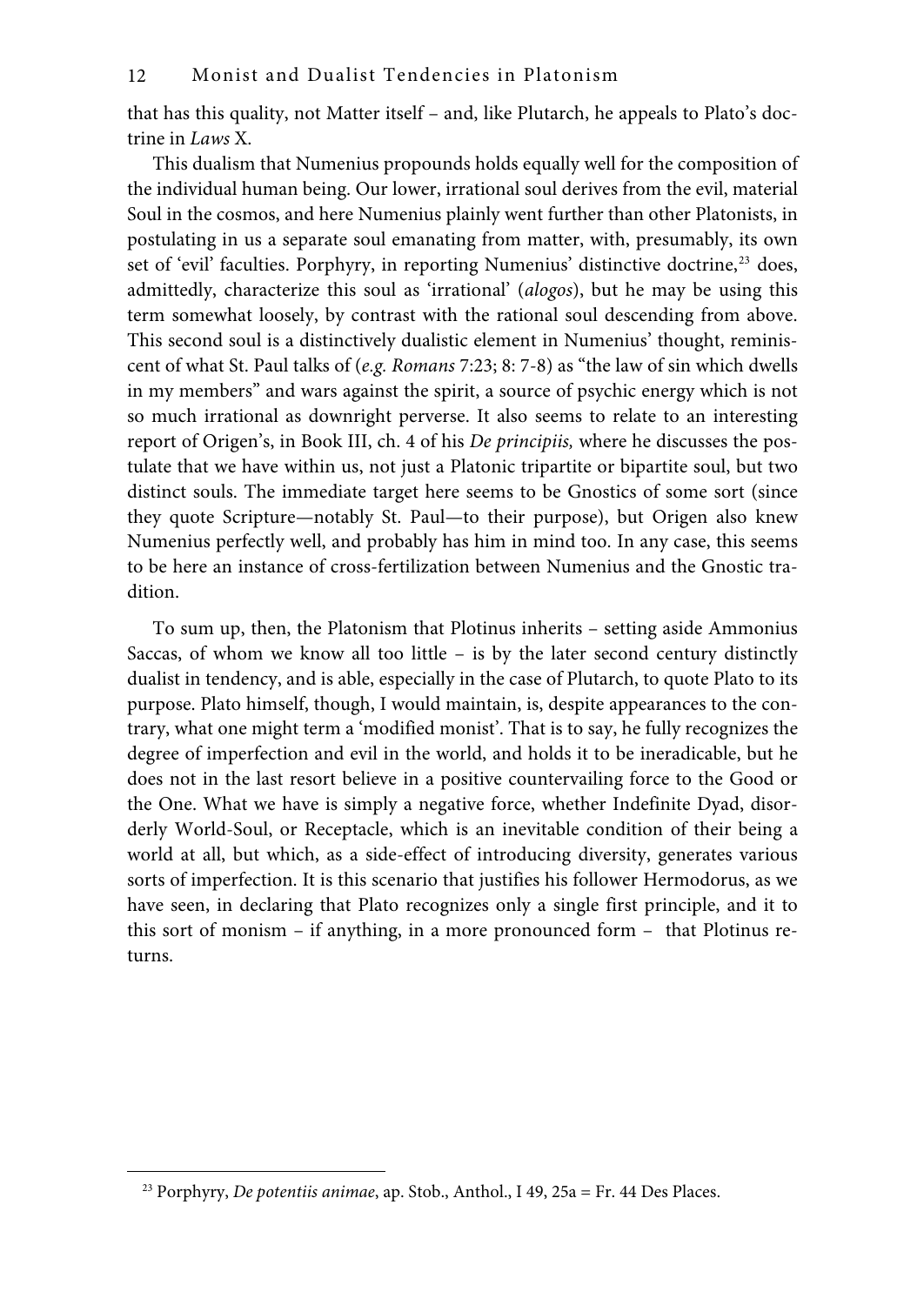#### **Bibliographical references**

- Cherniss H. (1954) "The Sources of Evil According to Plato", Proceedings of the American Philosophical Society, 98
- Dillon J. (1984) "Speusippus in Iamblichus", Phronesis 29, 325–32 (repr. in Dillon 1991)
- Dillon J. (1986) "Xenocrates' Metaphysics: Fr. 15 (Heinze) Re-examined", Ancient Philosophy 5, 47–52 (repr. in Dillon 1991)
- Dillon J. (1991) The Golden Chain. Studies in the Development of Platonism and Chrisitanity (Aldershot)
- Dillon J. (2000) "Plutarch on God", D. Frede and A. Laks (eds.), Traditions of Theology: Studies in Hellenistic Theology, its Background and Aftermath (Leiden) 223-238
- Dillon J. (2003) The Heirs of Plato. A Study of the Old Academy, 347–274 B.C. (Oxford)
- Görgemanns H. (1960) Beiträge zur Interpretation von Platons Nomoi (München)

Merlan P. (1960) From Platonism to Neoplatonism (The Hague)

Trinity College, Dublin [jmdillon@eircom.net](mailto:jmdillon@eircom.net)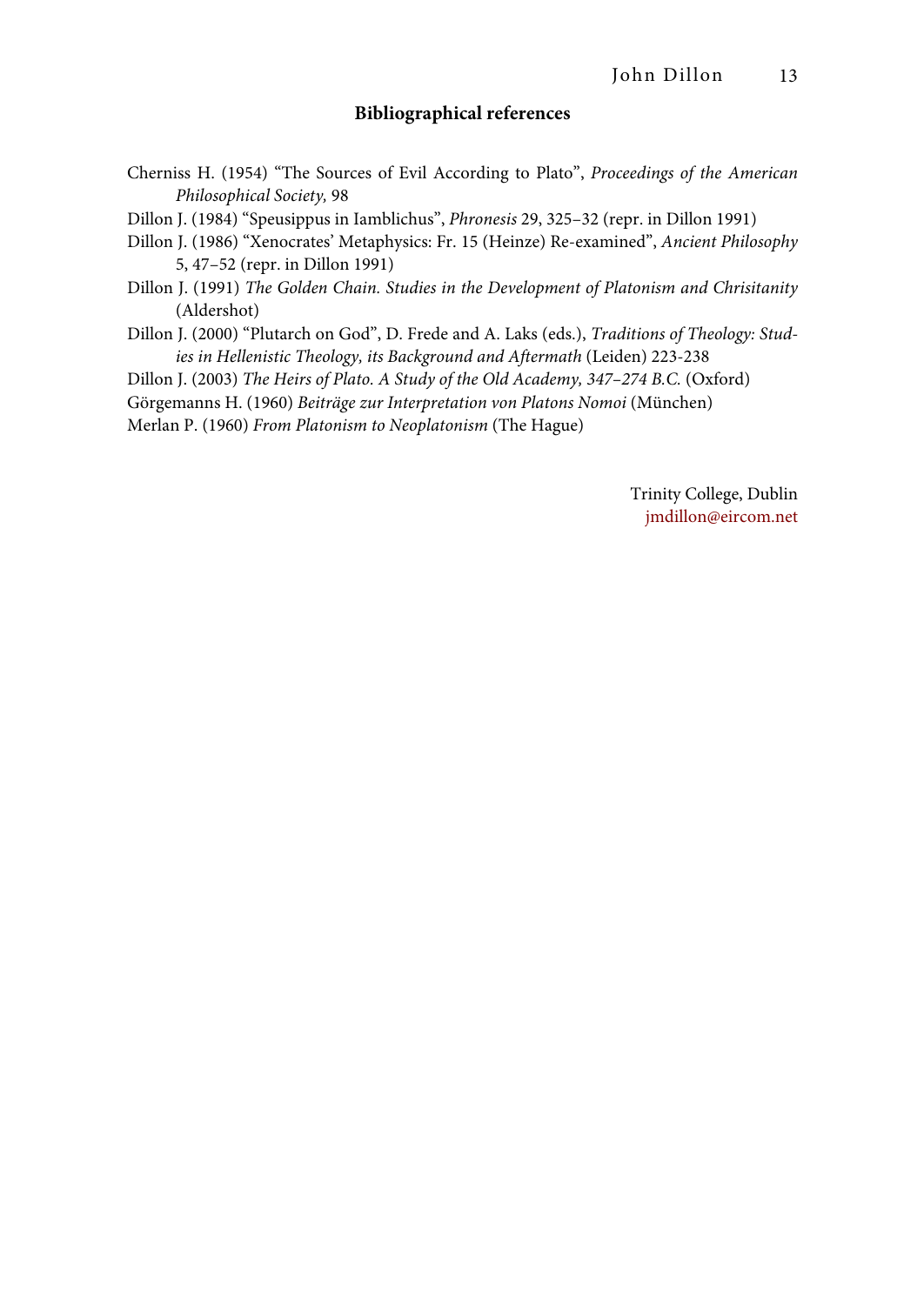# **MONISM AND DUALISM ILLUSTRATIVE PASSAGES**

1. Speusippus, ap. Iambl. DCMS 4, p. 15, 5ff. Festa: [Τῶν δὴ ἀριθμῶν τῶν μαθηματικῶν] δύο τὰς πρωτίστας καὶ ἀνωτάτω ὑποθετέον ἀρχάς, τὸ ἕν (ὅπερ δὴ οὐδὲ ὄ ν πω δεῖ καλεῖν, διὰ τὸ ἁπλοῦν εἶναι καὶ διὰ τὸ ἀρχὴν μὲν ὑπάρχειν τῶν ὄντων, τὴν δὲ ἀρχὴν μηδέπω εἶναι τοιαύτην οἷα ἐκεῖνα ὧν ἐστιν ἀρχή), καὶ ἄλλην πάλιν ἀρχὴν τὴν τοῦ πλήθους, ἣν καὶ διαίρεσιν οἷόν τ' εἶναι καθ' αὑτὸ παρέχεσθαι, καὶ διὰ τοῦτο ὑγρᾷ τινι παντάπασι καὶ εὐπλαδεῖ ὕλῃ, [προσηκόντως εἰς δύναμιν παραδεικνύντες, ἀποφαίνοιμεν ἂν ὁμοίαν εἶναι· ἐξ ὧν ἀποτελεῖσθαι, τοῦ τε ἑνὸς καὶ τῆς τοῦ πλήθους ἀρχῆς, τὸ πρῶτον γένος, ἀριθμῶν ἐξ ἀμφοτέρων τούτων μετά τινος πιθανῆς ἀνάγκης συντιθεμένων.]

"…one must postulate two primary and highest principles, the One – which one should not even call existent  $(on)$ , by reason of its simplicity and its position as principle of everything else, a principle being properly not yet that of which it is a principle – and another principle, that of Multiplicity, which is able of itself to facilitate division (*diairesin parekhesthai*) and which, if we are able to describe its nature most suitably, we would liken to a completely fluid and pliable matter".

2. Speusippus, ap. Proclus, In Parm. VII pp. 38, 32-40 Klibansky; p. 485–486 (introduction), p. 583 (translation) Morrow–Dillon:

"For they (sc. the Pythagoreans) held that the One is higher than Being and is the source of Being; and they delivered it even from the status of a principle. For they held that, given the One, in itself, conceived as separated and alone, without other things,<sup>[24](#page-13-0)</sup> with no additional element, nothing else would come into existence. And so they introduced the Indefinite Dyad as the principle of beings."

3. Plutarchus, On Isis and Osiris 369 E: διὸ καὶ παμπάλαιος αὕτη κάτεισιν ἐκ θεολόγων καὶ νομοθετῶν εἴς τε ποιητὰς καὶ φιλοσόφους δόξα, τὴν ἀρχὴν ἀδέσποτον ἔχουσα, τὴν δὲ πίστιν ἰσχυρὰν καὶ δυσεξάλειπτον, οὐκ ἐν λόγοις μόνον οὐδ' ἐν φήμαις, ἀλλ' ἔν τε τελεταῖς ἔν τε θυσίαις καὶ βαρβάροις καὶ Ἕλλησι πολλαχοῦ περιφερομένη, ὡς οὔτ' ἄνουν καὶ ἄλογον καὶ ἀκυβέρνητον αἰωρεῖται τῷ αὐτομάτῳ τὸ πᾶν, οὔθ' εἷς ἐστιν ὁ κρατῶν καὶ κατευθύνων ὥσπερ οἴαξιν ἤ τισι πειθηνίοις χαλινοῖς λόγος, ἀλλὰ πολλὰ καὶ μεμιγμένα κακοῖς καὶ ἀγαθοῖς μᾶλλον δὲ μηδὲν ὡς ἁπλῶς εἰπεῖν ἄκρατον ἐνταῦθα τῆς φύσεως φερούσης οὐ δυεῖν πίθων εἷς ταμίας ὥσπερ νάματα τὰ πράγματα καπηλικῶς διανέμων ἀνακεράννυσιν ἡμῖν, ἀλλ' ἀπὸ δυεῖν ἐναντίων ἀρχῶν καὶ δυεῖν ἀντιπάλων δυνάμεων, τῆς μὲν ἐπὶ τὰ δεξιὰ καὶ κατ' εὐθεῖαν ὑφηγουμένης, τῆς δ' ἔμπαλιν ἀναστρεφούσης καὶ ἀνακλώσης ὅ τε βίος

<span id="page-13-0"></span> $24$  This phrase may indeed be an intentional reminiscence of *Parm*. 143a6-8: "Now take just this 'One' which we are saying has being, and conceive it just by itself alone, apart from the being which we say it has..". If this be accepted, it would support my contention that Speusippus is actually engaged on an exegesis of the second hypothesis.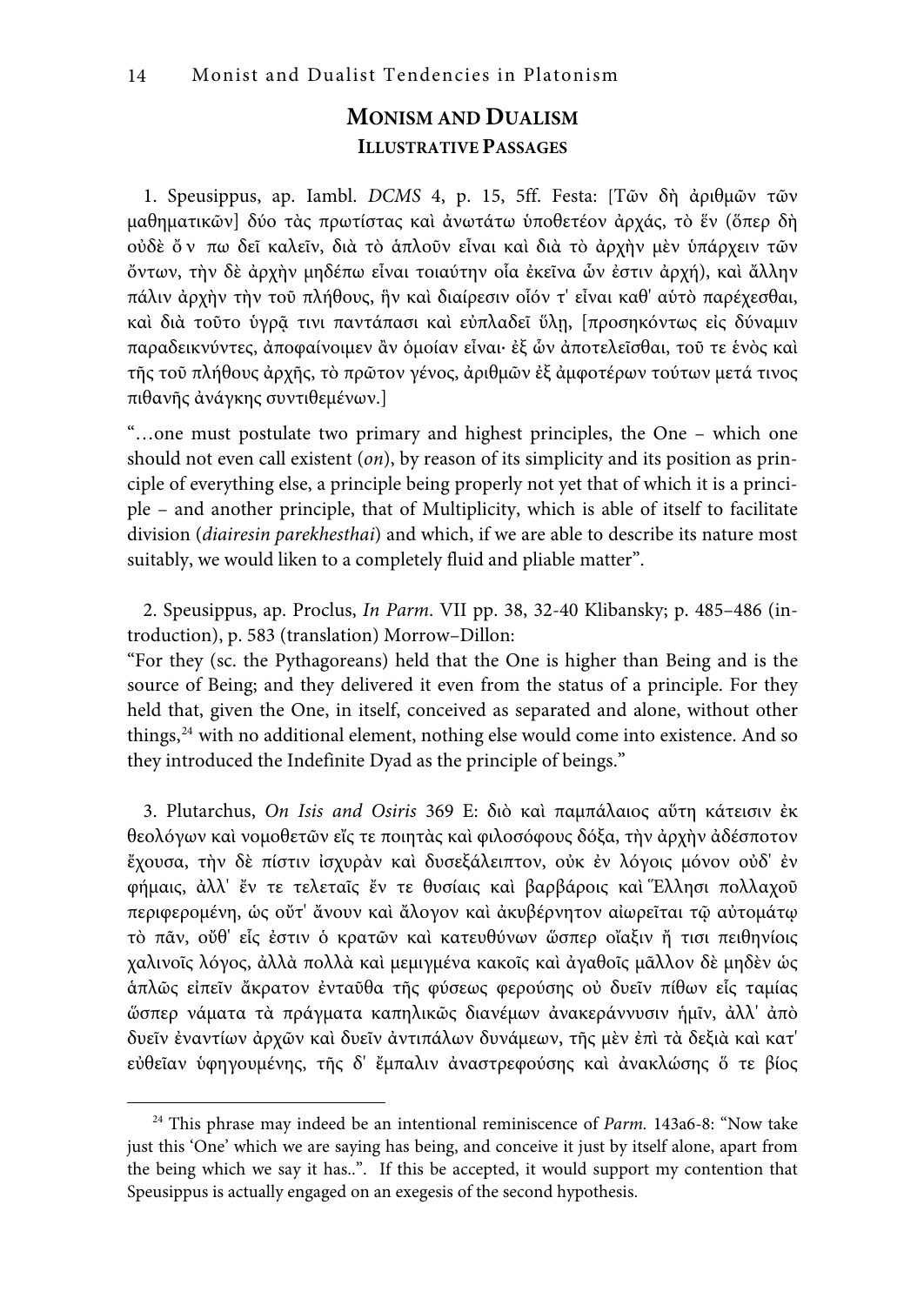μικτὸς ὅ τε κόσμος, εἰ καὶ μὴ πᾶς, ἀλλ' ὁ περίγειος οὗτος καὶ μετὰ σελήνην ἀνώμαλος καὶ ποικίλος γέγονε καὶ μεταβολὰς πάσας δεχόμενος. εἰ γὰρ οὐδὲν ἀναιτίως πέφυκε γίνεσθαι, αἰτίαν δὲ κακοῦ τἀγαθὸν οὐκ ἂν παράσχοι, δεῖ γένεσιν ἰδίαν καὶ ἀρχὴν ὥσπερ ἀγαθοῦ καὶ κακοῦ τὴν φύσιν ἔχειν.

"There has, therefore, come down from the theologians and lawgivers to both poets and philosophers<sup>[25](#page-14-0)</sup> this ancient belief, which is of anonymous origin, but is given strong and tenacious evidence – that the universe is not kept on high of itself without mind and reason and guidance, nor is it only one principle that rules and directs it as it were by rudders and curbing reins, but that many powers do so who are a mixture of evil and good. Rather, since Nature, to be plain, contains nothing unmixed, it is not one steward that dispenses our affairs for us, as though mixing drinks from two jars in a hotel.<sup>[26](#page-14-1)</sup> Life and the cosmos, on the contrary – if not the whole of the cosmos, at least the earthly one below the moon, which is heterogeneous, variegated and subject to all manner of changes – are compounded of two opposite principles (arkhai) and of two antithetic powers (dynameis), one of which leads by a straight path and to the right, while the other reverses and bends back. For if nothing comes into being without a cause, and if good could not provide the cause of evil, then Nature must contain in itself the creation and origin of evil, as well as of good".

4. Plutarchus, On the Obsolescence of Oracles 428 F: τῶν ἀνωτάτων ἀρχῶν, λέγω δὲ τοῦ ἑνὸς καὶ τῆς ἀορίστου δυάδος, ἡ μὲν ἀμορφίας πάσης στοιχεῖον οὖσα καὶ ἀταξίας ἀπειρία κέκληται· ἡ δὲ τοῦ ἑνὸς φύσις ὁρίζουσα καὶ καταλαμβάνουσα τῆς ἀπειρίας τὸ κενὸν καὶ ἄλογον καὶ ἀόριστον ἔμμορφον παρέχεται καὶ τὴν ἑπομένην <τῇ> περὶ τὰ αἰσθητὰ δόξῃ καταγόρευσιν ἁμωσγέπως ὑπομένον καὶ δεχόμενον.

"Of the supreme principles, by which I mean the One and the Indefinite Dyad, the latter, being the element underlying all formlessness and disorder, has been called Unlimitedness (apeiria); but the nature of the One limits and contains what is void and irrational and indeterminate in Unlimitedness, gives its shape, and renders it in some way tolerant and receptive of definition, which is the next step after demonstration regarding things perceptible".

5. Plutarchus, On the Generation of the Soul in the Timaeus 1014 B: οὐ γὰρ ἐκ τοῦ μὴ ὄντος ἡ γένεσις ἀλλ' ἐκ τοῦ μὴ καλῶς μηδ' ἱκανῶς ἔχοντος, ὡς οἰκίας καὶ ἱματίου καὶ ἀνδριάντος. ἀκοσμία γὰρ ἦν τὰ πρὸ τῆς τοῦ κόσμου γενέσεως· ἀκοσμία δ' οὐκ ἀσώματος οὐδ' ἀκίνητος οὐδ' ἄψυχος ἀλλ' ἄμορφον μὲν καὶ ἀσύστατον τὸ σωματικὸν ἔμπληκτον δὲ καὶ ἄλογον τὸ κινητικὸν ἔχουσα· τοῦτο δ' ἦν ἀναρμοστία ψυχῆς οὐκ ἐχούσης λόγον.

<sup>&</sup>lt;sup>25</sup> He has just quoted Heraclitus and Euripides.

<span id="page-14-1"></span><span id="page-14-0"></span> $26$  This is a rather creative allusion to the Homeric image of the two jars standing in the hall of Zeus, out of which he dispenses good and evil to men (Iliad 24, 527-8).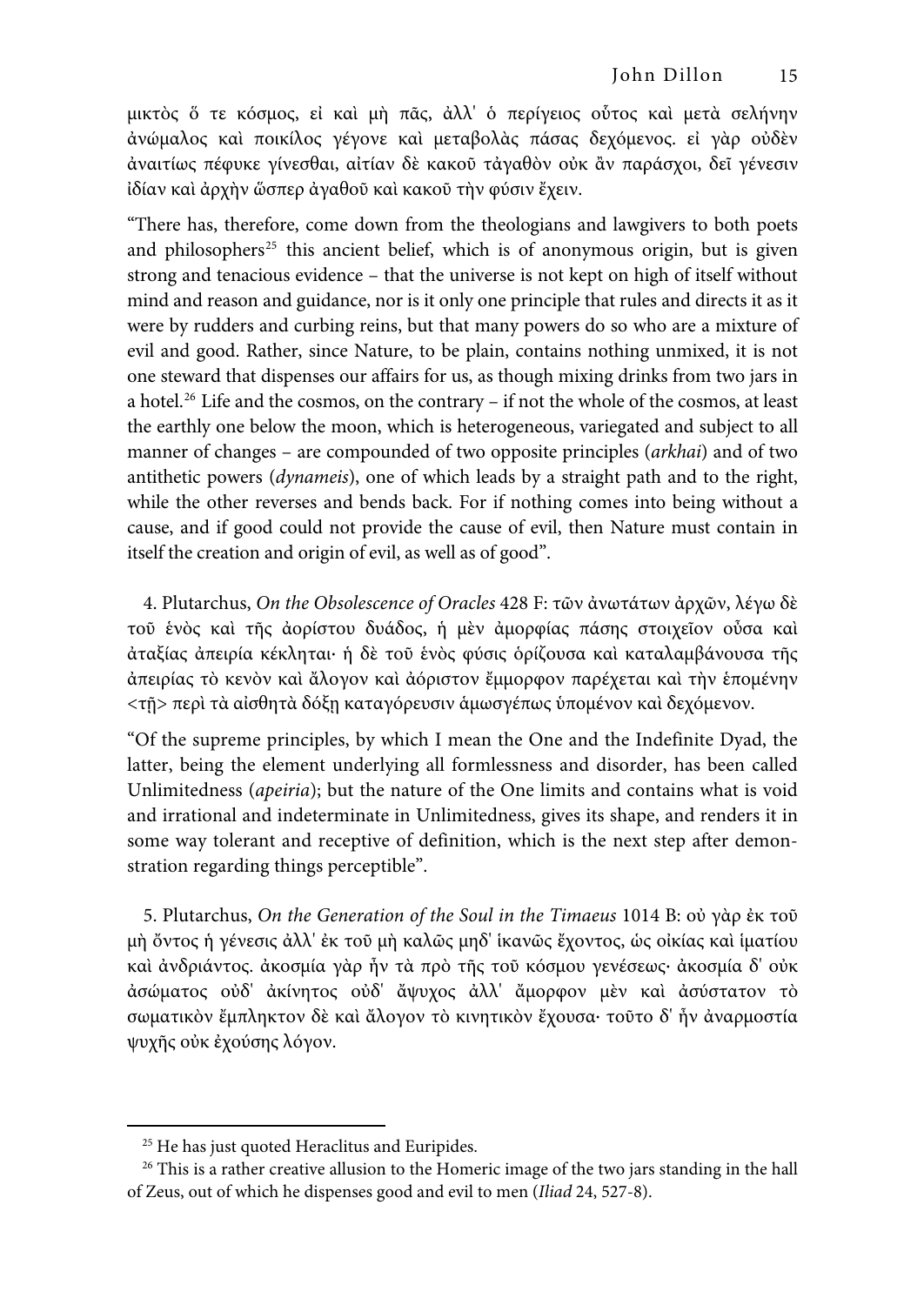"For creation does not take place out of what does not exist at all but rather out of what is in an improper or unfulfilled state, as in the case of a house or a garment or a statue. For the state that things were in before the creation of the ordered world (kosmos) may be characterized as 'lack of order' (akosmia); and this lack of order was not something incorporeal or immobile or soulless, but rather it possessed a corporeal nature which was formless and inconstant, and a power of motion which was frantic and irrational. This was the disorderly state of a soul which did not yet possess reason (logos)."

6. Numenius, ap. Calcidius In Tim. chs. 295-9 = Fr. 52, 16-23 Des Places: …indeterminatam et immensam duitatem ab unica singularitate institutam recedente a natura sua singularitate et in duitatis habitum migrante – non recte, ut quae erat singularitas esse desineret, quae non erat duitas subsisteret, atque ex deo silva et ex singularitate immense et indeterminata duitas converteretur.

"…indefinite and immeasurable Dyad was produced by the Monad withdrawing from its own nature and departing into the form of the Dyad – an absurd situation, that that which had no existence should come to subsist, and that thus Matter should come to be out of God, and out of unity immeasurable and limitless duality."